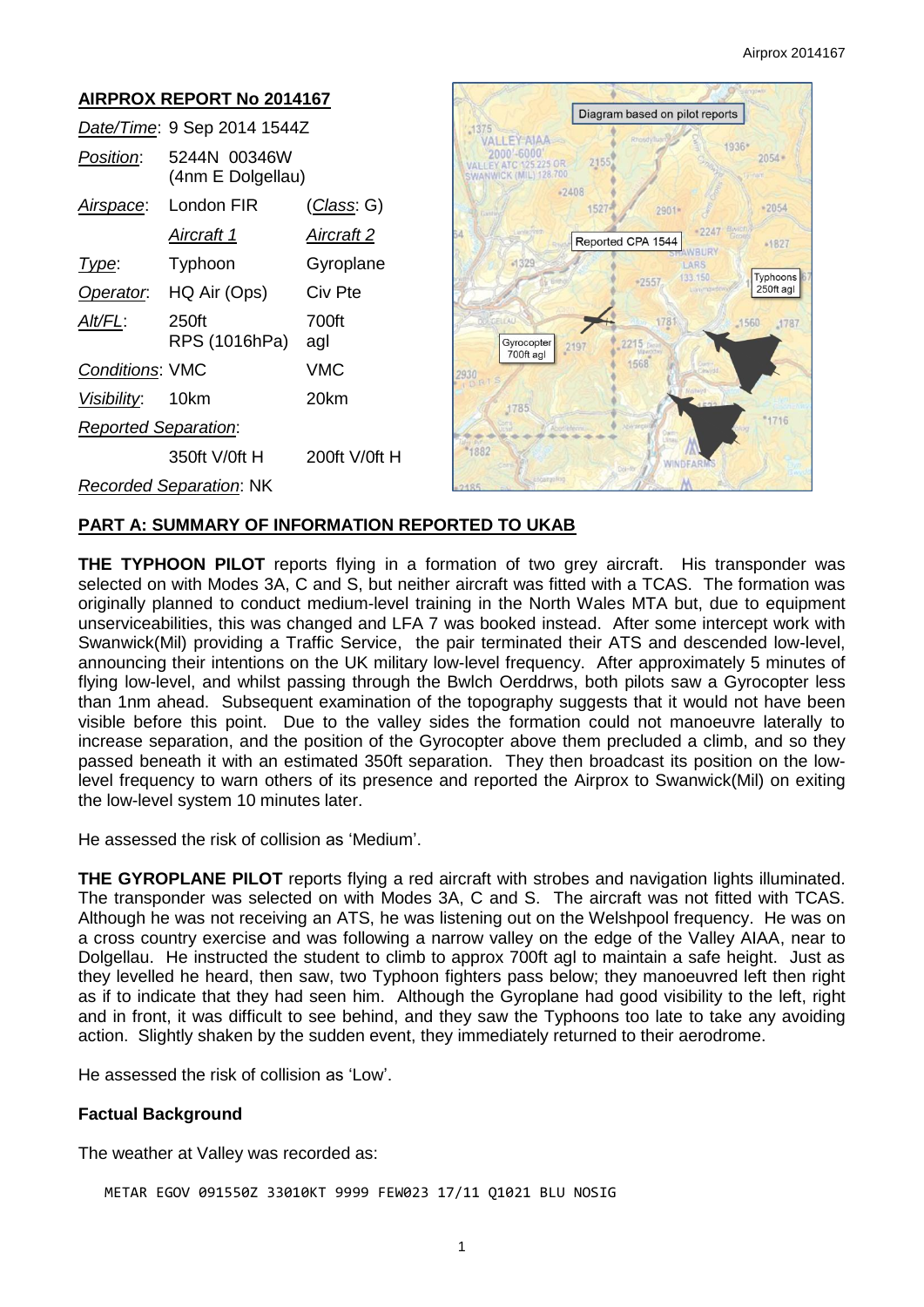## **Analysis and Investigation**

## **UKAB Secretariat**

Both pilots shared an equal responsibility for collision avoidance and for not flying into such proximity as to create a danger of collision<sup>1</sup>. The Typhoons were overtaking and, ordinarily they were required to keep out of the way of the Gyrocopter by altering course to the right<sup>2</sup>; however, terrain proximity prevented this and the Typhoons had to avoid the Gyrocopter with the only option available to them by flying beneath.

## **Comments**

## **HQ Air Command**

This incident occurred within the area flow system of the Machynlleth loop; the UK(Mil) Low Flying Handbook (UKMLFHB) states that Military aircraft flying in the valleys that constitute the Machynlleth loop should fly in an anti-clockwise direction only. The flight profile of the Typhoon formation, coupled with the geographic constraints of the valley, created the conditions in which the Typhoon pilots were unable to comply with the rules of the air when overtaking the gyrocopter. Additionally, due to relative positions of the Typhoon aircraft on visual acquisition of the gyrocopter, a safe climb to avoid the confliction was not possible. As a result, the Typhoon pilots took the only safe option to avoid collision and flew beneath the gyrocopter at the largest available separation distance.

Although neither of the Typhoon aircraft were fitted with a TCAS, it is unlikely that the use of this equipment would have prevented this occurrence due to the restricted line-of-sight encountered by the Typhoon crews when operating at low level in mountainous terrain.

#### **Summary**

An Airprox was reported on  $9<sup>th</sup>$  September 2014 at 1544z when a pair of Typhoons flew into proximity with a Gyrocopter. The Typhoons were in LFA 7 and listening out on the low-level frequency, the Gyrocopter pilot was on Welshpool's frequency, neither aircraft was receiving an ATS. The incident was too low to show on the NATS radar, so the exact separation is not known.

# **PART B: SUMMARY OF THE BOARD'S DISCUSSIONS**

Information available consisted of reports from the pilots of both aircraft and reports from the appropriate operating authority.

The Board first looked at the actions of the pilots. The Board noted that the Typhoons were flying low-level within the confines of a valley, too low to receive an ATS, and in terrain that would probably have rendered their on-board radars ineffective in detecting the Gyrocopter until the last moment: see-and-avoid was their only defensive measure in the circumstances, and the Board agreed that, due to the terrain, they were unable to see the Gyrocopter any earlier. The Board recognised that, under the circumstances and closure rates, the Typhoon pilots had few options other than to fly beneath the Gyrocopter. The Board then turned to the actions of the Gyrocopter pilot. Again, it was recognised that he could not have seen the Typhoons any earlier because they had approached from behind and up the valley; the Board concluded that, given the closure rates, he had few options available, especially since he did not see the Typhoons until they were upon him.

The Board then debated the circumstances more generally and, noting that the airspace was Class G where all the pilots were entitled to fly, they wondered whether the GA community were aware of the significance of this particular valley regarding military low-flying. Had the Gyrocopter pilot been

 $\overline{\phantom{a}}$ 

<sup>1</sup> Rules of the Air 2007 (as amended), Rule 8 (Avoiding aerial collisions).

 $<sup>2</sup>$  Ibid., Rule 11 (Overtaking).</sup>